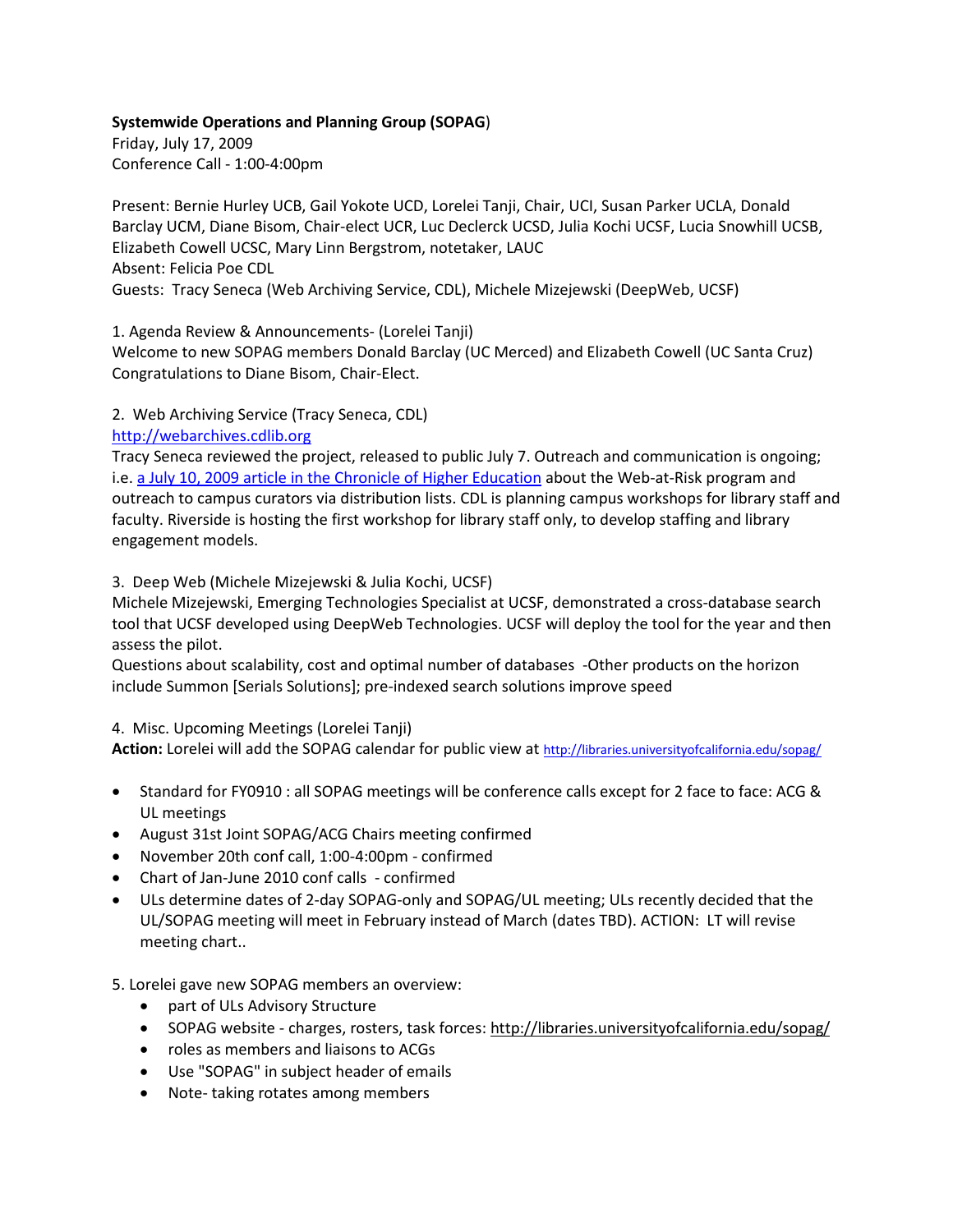# • No substitutes allowed

6. All Campus Group Reports

6.1 CDC Report (Julia Kochi)

Continuing work on tier 1 and 2 database cancellations

Developing principles re: negotiations on new packages

Strengthening campus discount program to tie campus purchases to CDL agreements Waiting for UL response to CDC concept paper

Developing proposal for ULs about budget cuts that will incentivize use of other publishing models Review of 'big package' deals is pending and crucial – significant funds are tied up in packages

### 6.2 SCO Report (Gail Yokote)

- 2 major reports due:
	- 1) website review of office of scholarly communication
	- 2) SCO planning document
- Working group is coordinating plans for Oct. Open Access week activities
- EScholarship launch timed to Open Access week collateral will be available in fall

#### 6.3 HOPS Report (Bernie Hurley)

2 HOPS members now on SOPAG – Elizabeth C., Donald B. HOPS discussions include:

- library hours
- embedding ask-a-librarian presence in NextGen Melvyl

6.4 HOTS Report (Luc Declerck)

Lai-Ying Hsiung, UC Santa Cruz, has replaced Lee Leighton UC Berkeley as Chair Emphasis on assisting campuses with loading local holdings records

6.5 LTAG Report (Diane Bisom)

Developing draft proposal re: improving online access management using Shibboleth **Action:** Diane will distribute proposal -may be discussed at ACG/SOPAG meeting Putting Library IT project list online Held Round robin on security issues

6.5.2 Collaboration Tools - READY TALK recommendation complete **Action:** remove this item from the agenda

#### 6.6 RSC (Susan Parker)

• Reviewed ILL Operations team proposal

**Action:** Susan P will work with Felicia P to revise charge, clarifying statement about processes for decision making and additional roles & reporting relationships (*ILL Ops team becomes Standing Committee reporting to CDL. CDL will report to SOPAG re: ILL operations. VDX policy decisions come to SOPAG.)*

**Action:** Susan P will contact RSC Chair – Marlayna Christensen, UC San Diego, and determine who will discharge and thank VDX team

**Action:** Need to establish ILL Ops team members – RSC & CDL?